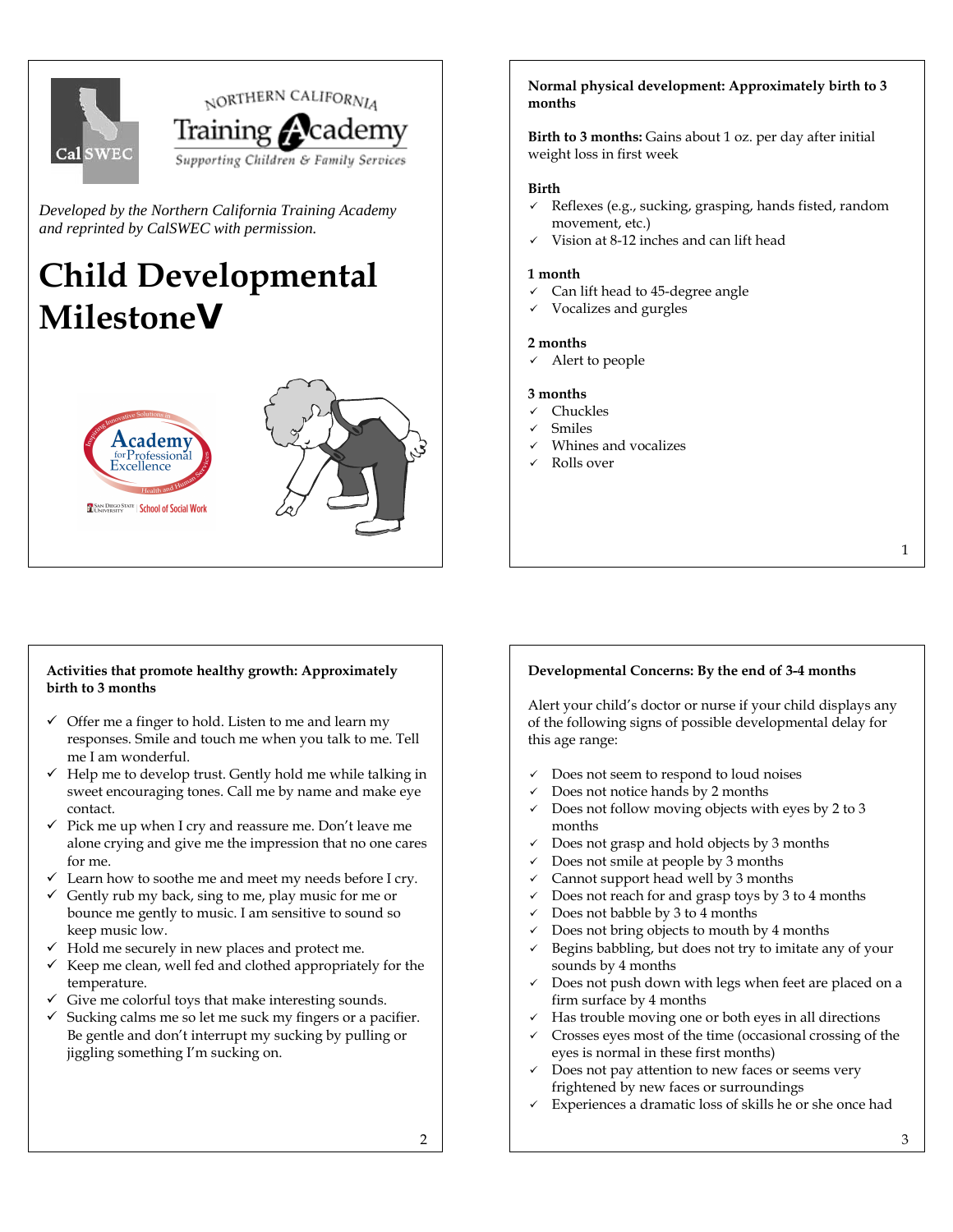## **Normal physical development: Approximately 4-6 months**

**4-6 months:** Gains 5-6 oz. per week

#### **4 months**

- $\checkmark$  Grasps rattle
- Pulls to sit up
- Can bear some weight on legs
- Laughs and smiles

## **5 months**

- $\checkmark$  Birth weight doubles
- $\checkmark$  Sits without support
- $\checkmark$  Turns toward voice

## **6 months**

- $\checkmark$  Adds 2-3 inches to height
- $\checkmark$  Sits up
- $\checkmark$  Holds 2 cubes and works to reach for desired toy
- $\checkmark$  Imitates speech sounds Picks up and eats finger foods

4

## **Activities that promote healthy growth: Approximately 4-6 months**

- $\checkmark$  During bath time, try washing me in a sitting position. I may also want to sit up and play. Help me sit up for 5-10 minutes and help me keep my back straight.
- $\checkmark$  Give me safe healthy finger foods at 5-6 months. (e.g., crackers)
- $\checkmark$  Lay me on a blanket on the floor and let me roll and reach.
- $\checkmark$  Spend time with me play, smile, nod, talk and laugh with me. Give me toys or attention when I need a distraction.
- Respond to my fears and cries by holding, talking to and reassuring me. Talk to me about what I'm feeling and tell me that it's OK.
- Talk to me, sing to me or give me my favorite toy at diaper changing time. Don't scold, make loud noises or frowning faces.
- $\checkmark$  Keep me in my car seat even if I complain. Distract me with songs or toys and reassure me. Put my seat where I can see outside.
- $\checkmark$  Avoid separating me from you for days. I need consistent, reliable relationships so if you leave me for long periods expect me to be more clingy for awhile and need more reassurance.

5

## **Developmental Concerns: By the end of 7 months**

Alert your child's doctor or nurse if your child displays any of the following signs of possible developmental delay for this age range:

- Seems very stiff, with tight muscles
- Seems very floppy, like a rag doll
- $\checkmark$  Head still flops back when body is pulled to a sitting position
- $\checkmark$  Reaches with one hand only
- $\checkmark$  Refuses to cuddle
- Shows no affection for the person who cares for him or her
- $\checkmark$  Doesn't seem to enjoy being around people
- $\checkmark$  One or both eyes consistently turn in or out
- $\checkmark$  Persistent tearing, eye drainage, or sensitivity to light
- $\checkmark$  Does not respond to sounds around him or her
- $\checkmark$  Has difficulty getting objects to mouth
- $\checkmark$  Does not turn head to locate sounds by 4 months
- $\checkmark$  Does not roll over in either direction (front to back or back to front) by 5 months
- $\checkmark$  Seems impossible to comfort at night after 5 months
- $\checkmark$  Does not smile on his or her own by 5 months
- $\checkmark$  Cannot sit with help by 6 months
- $\checkmark$  Does not laugh or make squealing sounds by 6 months
- $\checkmark$  Does not actively reach for objects by 6 to 7 months
- $\checkmark$  Does not follow objects with both eyes at near (1 foot) and far (6 feet) ranges by 7 months
- Does not bear weight on legs by 7 months
- Does not try to attract attention through actions by 7 months
- $\checkmark$  Does not babble by 8 months
- Shows no interest in games of peek-a-boo by 8 months  $\checkmark$  Experiences a dramatic loss of skills he or she once had.
	-

6

## **Normal physical development: Approximately 7-11 months**

**7-11 months:** Gains 2-3 oz. per week

## **7 months**

- $\checkmark$  Plays peek-a-boo, pulls to stand, gets to sitting position
- 9 Nonspecific "dada" or "mama"

## **8 months**

- Thumb-finger grasp is weak
- Shakes head "no" and shouts for attention

## **9 months**

- Walks holding onto furniture and plays pat-a-cake
	- Shy with strangers

## **10 months**

- Stands momentarily
- Specific "dada" or "mama" and can put 2 words together

## **11 months**

- $\checkmark$  Stands alone well
- Plays ball with strangers
- $\checkmark$  May recognize words as symbols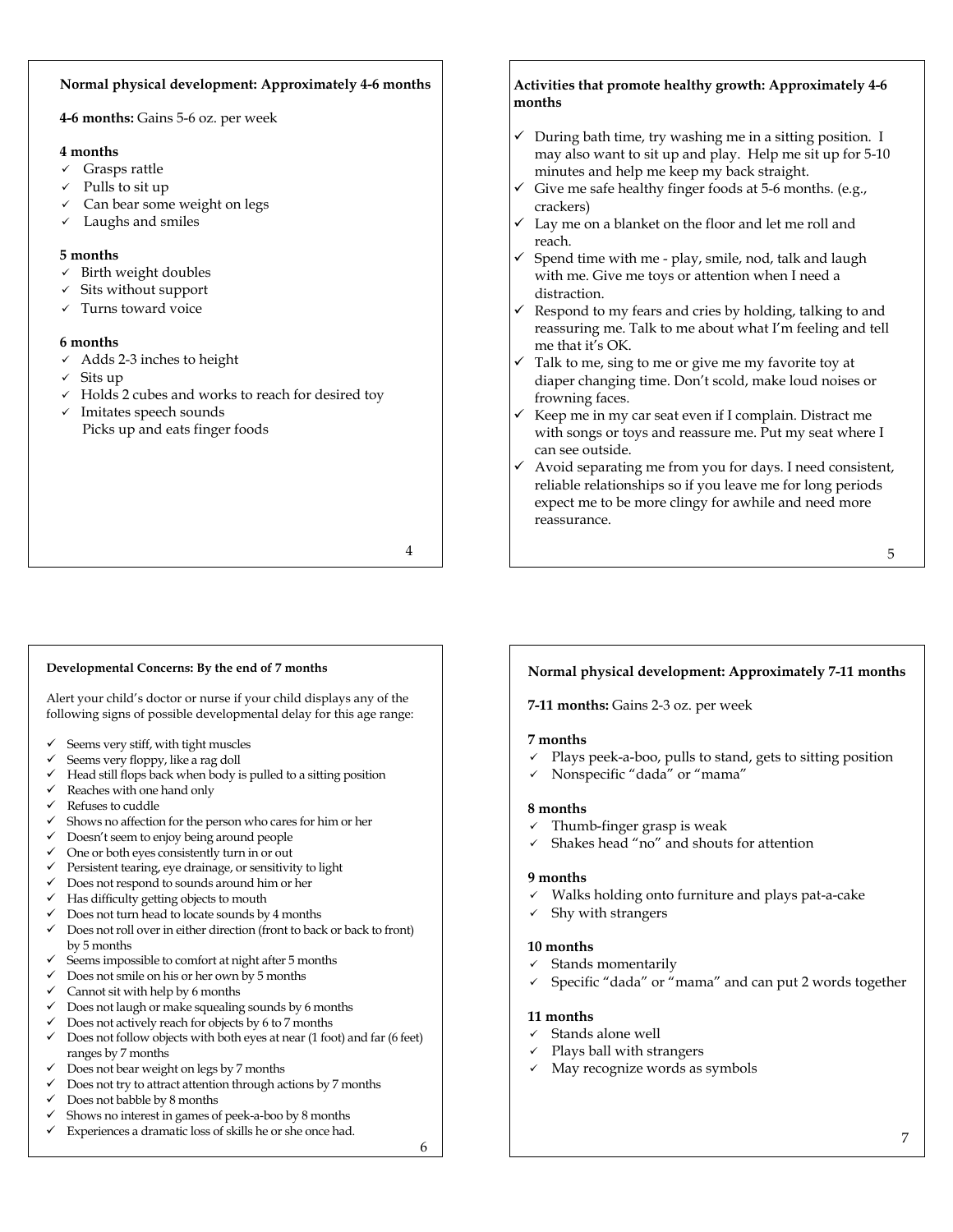## **Activities that promote healthy growth: Approximately 7-11 months**

- $\checkmark$  Play peek-a-boo, puppets, wave bye-bye, and teach me words and colors even if I can't repeat the words right now.
- $\checkmark$  Have a regular bedtime routine. Slow my activity an hour before bedtime, rock me, pat my back and bring my favorite blanket. Once dry, fed and well prepared for bed, leave me with a kiss. Ignore my cries for a few minutes until I am asleep.
- $\checkmark$  Encourage physical exploration within your eyesight. Keep dangerous objects away from me and baby-proof my environment. Be there to comfort me when I get hurt.
- $\checkmark$  Help me stand by holding my hands. Make sure my heels are flat.
- $\checkmark$  I may purposefully drop and throw things as an experiment. Give me safe things to drop and throw.
- $\checkmark$  Open a cupboard in the kitchen kept safe for my exploration. Keep only non-breakable objects that are baby-friendly.
- $\checkmark$  Give me something interesting on my tray to explore at mealtime. (e.g., cooked spaghetti, spoons)
- $\checkmark$  Do not force me to eat and understand that I am learning and will be messy with my food.

8

## **Development Concerns: By the end of one year**

Alert your child's doctor or nurse if your child displays any of the following signs of possible developmental delay for this age range.

- $\checkmark$  Does not crawl
- $\checkmark$  Drags on side of body while crawling (for over one month)
- Cannot stand when supported
- Does not search for objects that are hidden while he or she watches
- $\checkmark$  Says no single words ("mama" or "dada")
- $\checkmark$  Does not learn to use gestures, such as waving or shaking head
- $\checkmark$  Does not point to objects or pictures
- $\checkmark$  Experiences a dramatic loss of skills he or she once had

#### **Normal physical development: Approximately 12-23 months**

## **1 year**

- $\checkmark$  Birth weight triples
- Stoops and recovers, learning to drink from cup, pulls up to a standing position, walks holding on to furniture
- 9 Knows 3 words other than "mama" or "dada"

## **13–14 months**

- $\checkmark$  Scribbles, 6+ word vocabulary, tries to sing, points
- 9 Walks backwards. Better cup control, spilling less
- Towers 2 cubes and begins using a spoon

## **15–16 months**

- $\checkmark$  Begins using double syllable words and asks "What's that?" Learns names of body parts, objects, colors
- $\checkmark$  Removes clothes, pulls adult hand to show something

#### **17-19 months**

- $\checkmark$  Walks up steps, towers 4 cubes, asks for "more," 20 word vocabulary, hands toy to adult if unable to operate
- $\checkmark$  Throws ball, follows directions, helps in simple tasks

## **20-23 months**

- $\checkmark$  Kicks ball forward, jumps in place, puts on clothes
- $\checkmark$  Plays with 2 toys, pedals tricycle, towers 8 cubes, washes and dries hands

#### **Activities that promote healthy growth: Approximately 12-23 months**

- $\checkmark$  Learning to walk takes time. Hold my hand and encourage me to take steps when **I'm** ready, don't rush me.
- If I grab, hit or bite when I'm mad, don't scold me or hit me. Teach me words to use instead of hurting others.
- $\checkmark$  It will take time before I'm able to do many things. Set limits, but I will break rules many times before I learn. "No!" is not enough, please explain why. (e.g., "The stove is too HOT!" Move me and show me a safe place to play.)
- $\checkmark$  Give me choices whenever possible. Don't say "no" too often and distract me if I am refusing something. Reward me for good behavior. Ignore my "no" if I do not get a choice.
- $\checkmark$  Let me scribble with thick washable crayons or felt markers, tape a paper to the table so it doesn't slip.
- $\checkmark$  Compare colors and sizes with me (big spoon, red balloon).
- $\checkmark$  Tell me about the story, let me pat the pages and make noises, help me learn to turn pages by half lifting one.
- $\checkmark$  Building blocks, sandboxes, ride and pull toys, jack-in-thebox, music toys and balls are very important learning tools.
- $\checkmark$  Understand that me and mine are important before I can learn about you and yours. Set up a box that is mine.
- $\checkmark$  Teach me about not hurting others and sharing, but don't shame me. Be patient and encourage my empathy for others.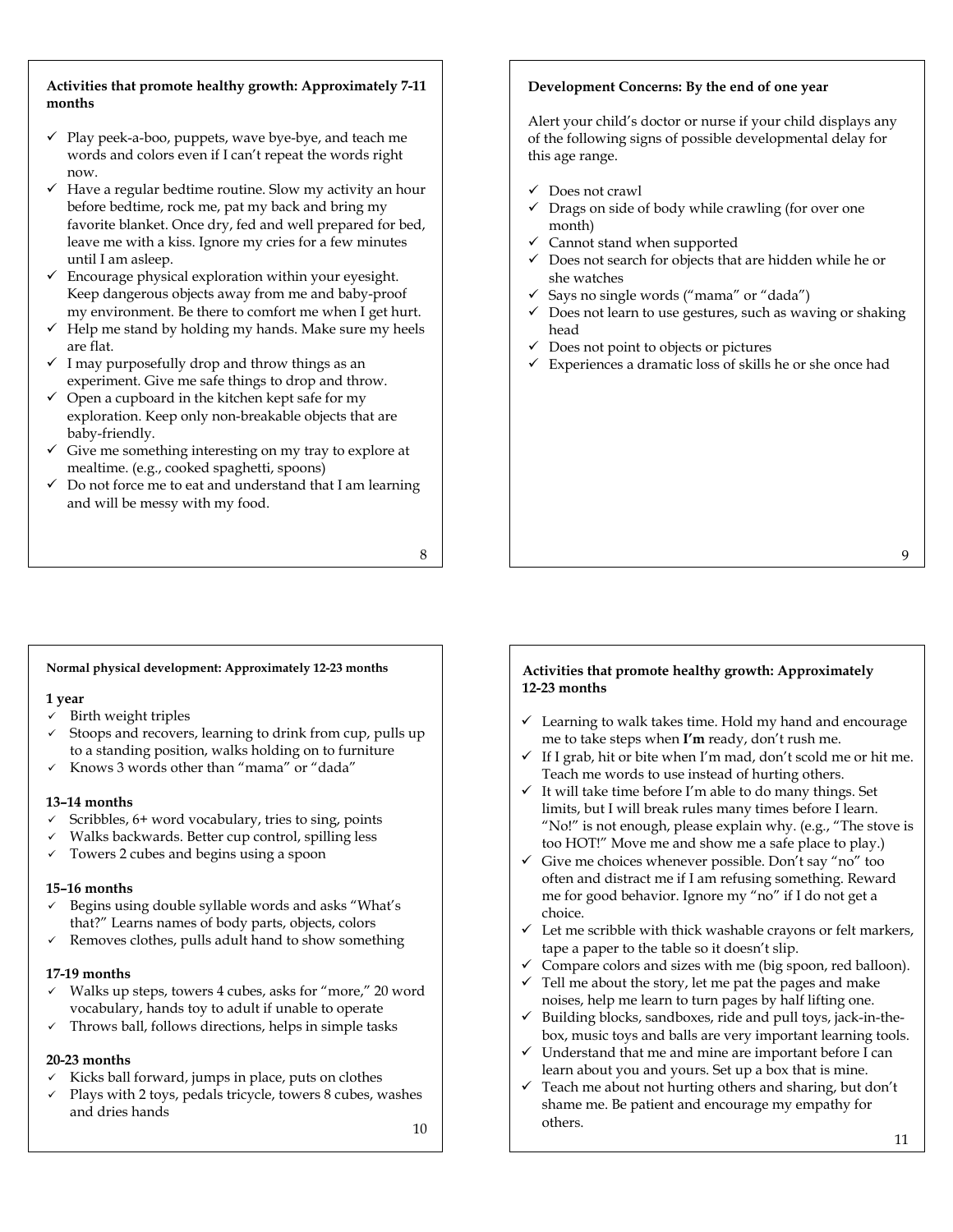## **Developmental Concerns: By the end of 2 years**

Alert your child's doctor or nurse if your child displays any of the following signs of possible developmental delay for this age range:

- $\checkmark$  Cannot walk by 18 months
- $\checkmark$  Fails to develop a mature heel-toe walking pattern after several months of walking, or walks only on his toes
- $\checkmark$  Does not speak at least 15 words
- $\checkmark$  Does not use two-word sentences by age 2
- $\checkmark$  By 15 months, does not seem to know the function of common household objects (brush, telephone, bell, fork, spoon)
- Does not imitate actions or words by the end of this period
- $\checkmark$  Does not follow simple instructions by age 2
- Cannot push a wheeled toy by age 2
- $\checkmark$  Experiences a dramatic loss of skills he or she once had

## **Normal physical development: Approximately 2-4 years**

#### **2 years**

- Average height: 32-36", weight: 22-31 lbs
- Uses short sentences and adds "ing" and plurals

#### **2 ½ years**

- Average height: 33-38", weight: 24-34 lbs
- Gains muscle control for toilet training
- Asks "what, where, who" questions
- Shows interest in peers, has difficulty sharing
- Displays some self-control

#### **3 years**

- 9 Average height: 33-42", weight: 24-42 lbs
- Buttons clothes, walks downstairs and uses the toilet
- Increased vocabulary and uses past tense, asks "why"
- Has difficulty sharing and develops a basic sense of time
- Identifies preferences and increased sense of self
- Loses swayed back and large abdomen of the toddler at 3 ½ years old
- Can balance on one foot briefly and walks heel to toe

#### **4 years**

- Catches a ball 2 out of 3 times and cuts with scissors
- Talks to self and can share better

## 12

#### **Activities that promote healthy growth: Approximately 2-4 years**

- $\checkmark$  Let me do it myself when possible. Let me feed myself even if I'm messy. Give me 2 choices when you can.
- Let me make choices about the food I eat and let me refuse food. Reduce in-between snacks so I will be hungry at mealtimes. Don't use food as a reward or punishment.
- $\checkmark$  Teach me about dangerous things (matches, knives, strangers, stray animals, cars, etc.). Significant consequences should be given for dangerous behavior after giving warnings.
- Naps are still important to reduce cranky and moody behavior.
- Give me a warning that it will soon be time to move along.
- Don't hurry me too much, I need patience and time to learn.
- Read to me, color with me, teach me games.
- 9 If there is a new baby, remember I **will** be jealous. Assure me of your love, give me special time and let me help with the baby.
- Talk to me about what I'm feeling comfort me and don't scold me.
- Offer a hand when I'm in a new situation as a substitute for picking me up. Don't insist I have to grow up.
- Blow bubbles for me. Teach me to catch and throw a ball.
- Respect my fears and do not force me into fearful situations. Comfort me and encourage me that there is nothing to fear.

#### **Strategies for potty training and tantrums: Approximately 2-4 years**

#### **Potty training tips**

- $\checkmark$  No age is exact for toilet training. Watch for me to grimace at dirty diapers, show you my wet pants and stay dry for up to 2 hours. I need to be verbal enough to understand toilet training.
- $\checkmark$  Change me as soon as possible, tell me it's nice to be clean
- $\checkmark$  Let me have a toy to keep me happy and busy on the potty-chair. Put me on the potty briefly at first (up to 5 minutes).
- $\checkmark$  Praise my efforts and encourage me to let you know when I need to go potty. Teach me the family words for toilet training.
- $\checkmark$  Dress me in easy to remove clothing, be patient, never scold me, visit the potty before going somewhere, help me wipe, teach me to wash my hands and show me how to flush.

#### **Tantrums**

- $\checkmark$  Make sure I get enough sleep, eat healthy and keep a regular routine. I need physical activity during the day. Teach me to ride a tricycle, encourage running, dancing and jumping.
- $\checkmark$  Learn warning signs and distract me. Don't expect too much.
- $\checkmark$  Since tantrums are a release of frustrated feelings and a way to get attention, ignore me if I'm in a safe place. Don't reward tantrums. Stay calm and leave me reassuring me you will be back when I'm quiet. When I stop, talk to me, tell me what I'm feeling. Help me express my frustration in words.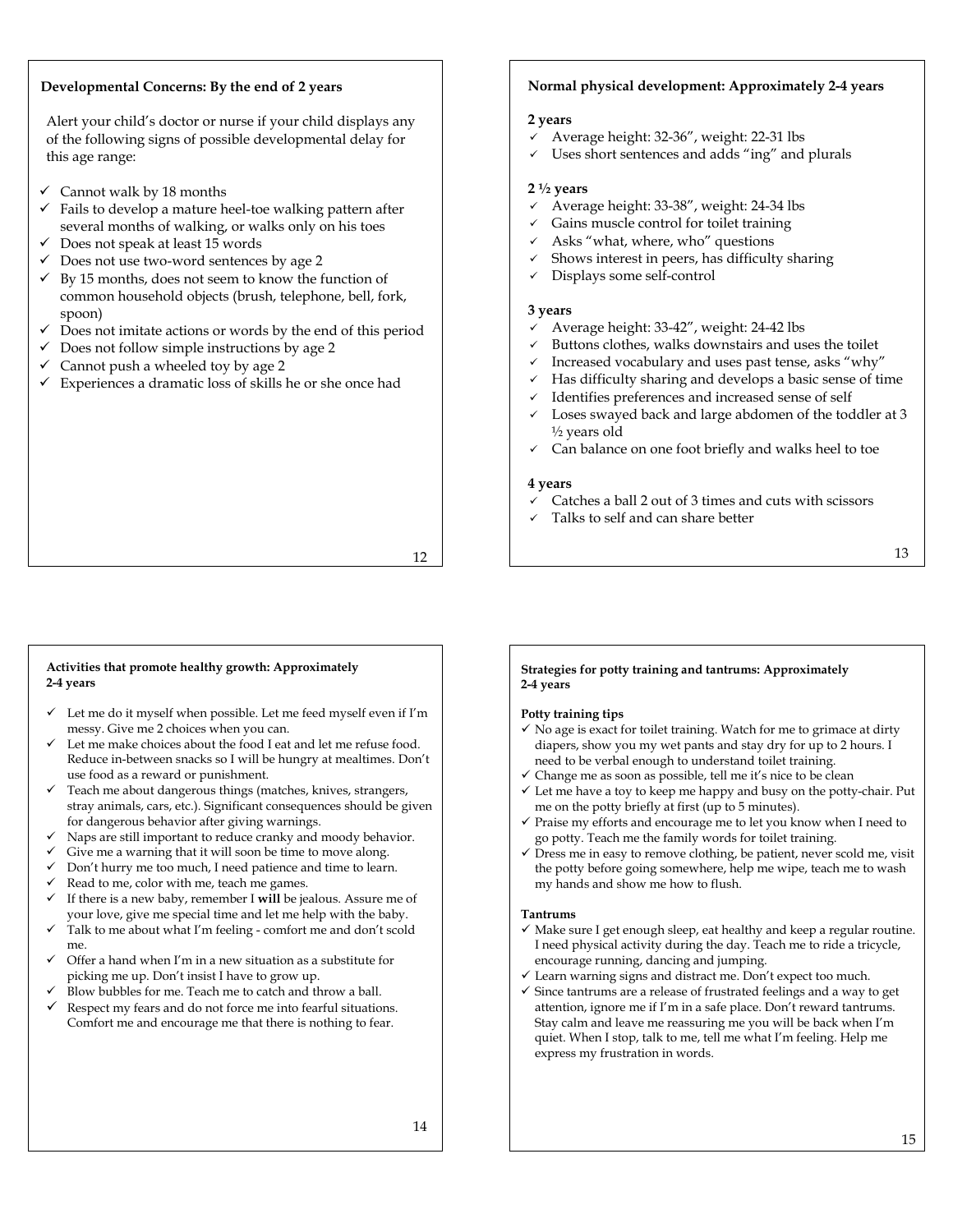## **Development Concerns: By the end of 3 years**

Alert your child's doctor or nurse if your child displays any of the following signs of possible developmental delay for this age range:

- $\checkmark$  Frequent falling and difficulty with stairs
- Persistent drooling or very unclear speech
- Cannot build a tower of more than four blocks
- Difficulty manipulating small objects
- $\checkmark$  Cannot copy a circle by age 3
- $\checkmark$  Cannot communicate in short phrases
- $\checkmark$  No involvement in "pretend" play
- $\checkmark$  Does not understand simple instructions
- $\checkmark$  Little interest in other children
- $\checkmark$  Extreme difficulty separating from mother or primary caregiver
- Poor eye contact
- Limited interest in toys
- Experiences a dramatic loss of skills he or she once had

## **Development Concerns: By the end of 4 years**

Alert your child's doctor or nurse if your child displays any of the following signs of possible developmental delay for this age range:

- Cannot throw a ball overhand
- Cannot jump in place
- Cannot ride a tricycle
- Cannot grasp a crayon between thumb and fingers
- Has difficulty scribbling
- Cannot stack four blocks
- Still clings or cries whenever parents leave
- Shows no interest in interactive games
- $\checkmark$  Ignores other children
- $\checkmark$  Doesn't respond to people outside the family
- $\checkmark$  Doesn't engage in fantasy play
- Resists dressing, sleeping, using the toilet
- Lashes out without any self-control when angry or upset
- Cannot copy a circle
- Doesn't use sentences of more than three words
- Doesn't use "me" and "you" correctly
- Experiences a dramatic loss of skills he or she once had

16

## **Normal physical development: Approximately 5-7 years**

Average height: 40-50", weight: 34-55 lbs.

## **4-5 years**

- $\checkmark$  Paints and colors, draws figures in 6 parts, learning shapes and colors
- $\checkmark$  Climbs, runs, bike or trike riding
- $\checkmark$  Broad vocabulary, listens carefully, asks questions
- $\checkmark$  Learning letters, numbers and written name
- $\checkmark$  Recognizes differences and similarities
- 9 Short and long term memory improves
- Develops friendships with peers, recognizes gender
- $\checkmark$  Believes rules can change to suit their own needs

## **6-7 years**

- 9 Body proportions are similar to that of an adult
- Imagination is an important part of development
- $\checkmark$  Enjoys achieving in sports, rides a bike without training wheels and learns to skate
- $\checkmark$  Can learn to swim, swing, climb on jungle gyms and other more complex physical tasks
- $\checkmark$  Learning to read and do simple math
- $\checkmark$  Understands concepts of first, next, last, large, larger, etc.
- Understands time concepts of yesterday, today, tomorrow
- Looks forward to holidays, birthdays and annual events

#### 18

#### **Activities that promote healthy growth: Approximately 5–7 years**

- $\checkmark$  Discuss physical gender differences with me. Teach me the proper names for body parts without shame. If I am old enough to ask the question, I am old enough to understand the answer. Don't give me more information than I ask for.
- $\checkmark$  Create a home library with interesting books about heroines and heroes, fables and fun stories. Read to me every day and let me read a part of each book, discuss the ideas in the book.
- Remember rewards works better than punishment. Have a sticker chart, give balloons, pennies for the bank, etc.
- Play children's music, sing, clap and dance with me.
- Encourage physical involvement and imaginative expression. (e.g., "Itsy-Bitsy Spider" and "I'm a Little Teapot")
- Teach me to count, sing my ABC's and write my name with lots of patience. This will take time and repetition.
- I need a bike or trike, balls, clay and play space with toys.
- Plant a garden or a pot from seed. Help me water it and watch it grow. Pick flowers for my table and let me eat the vegetables.
- Follow a routine at bedtime. Show me the clock and tell me it's time for bed. Let me pick out my bath toys, choose my pajamas, read me a story, etc. Spend time with me. Sing me a song, rub my back. Kiss me, say goodnight, I love you.
- $\checkmark$  Give me permission to say no to adults that make me feel uncomfortable. Talk with me and get to know how I'm feeling.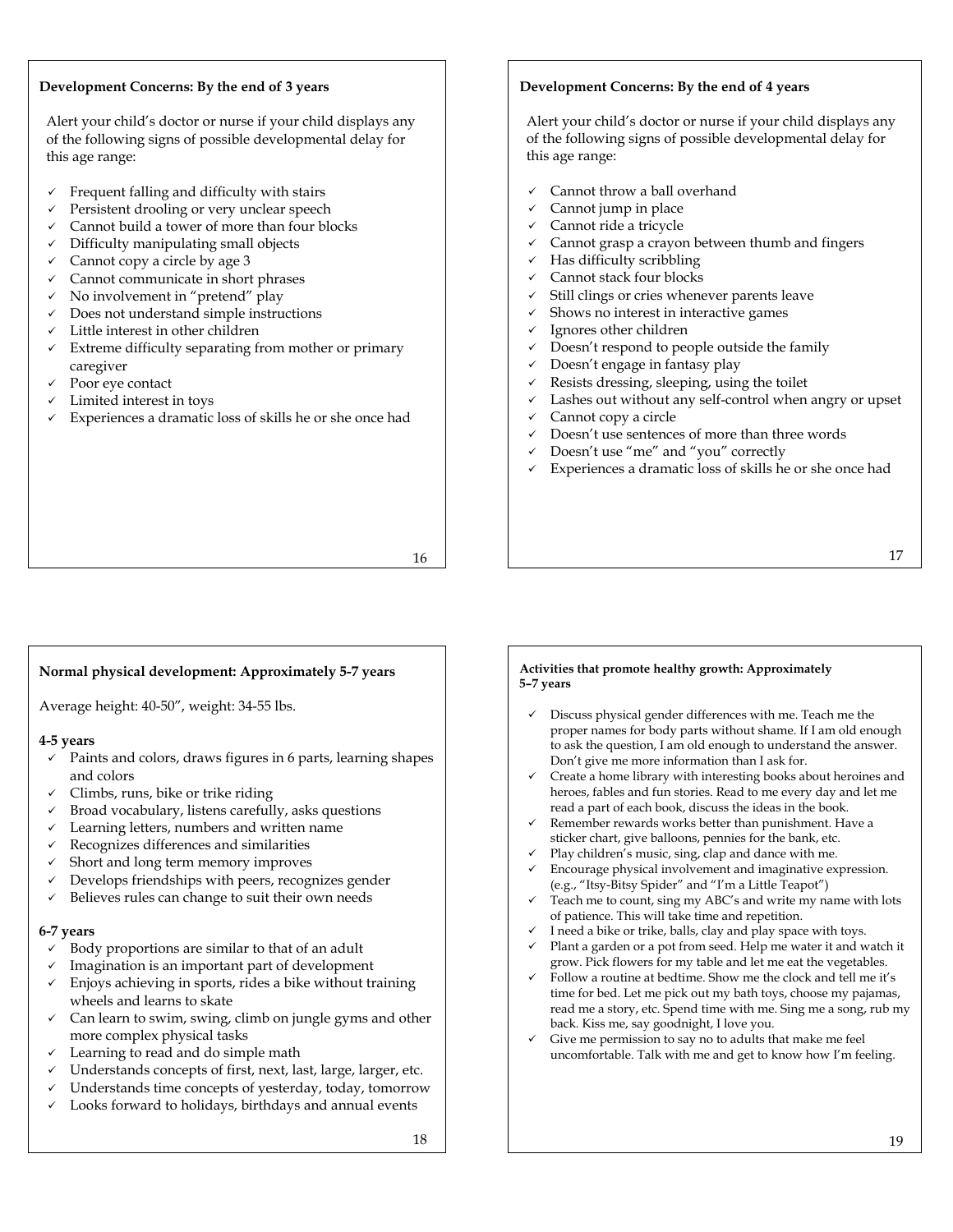#### **Developmental Concerns: By the end of 5 years**

Alert your child's doctor or nurse if your child displays any of the following signs of possible developmental delay for this age range:

- Acts extremely fearful or timid
- Acts extremely aggressively
- Is unable to separate from parents without major protest
- Is easily distracted and unable to concentrate on any single activity for more than five minutes
- Shows little interest in playing with other children
- Refuses to respond to people in general, or responds only superficially
- Rarely uses fantasy or imitation in play
- $\checkmark$  Seems unhappy or sad much of the time
- $\checkmark$  Doesn't engage in a variety of activities
- Avoids or seems aloof with other children and adults
- Doesn't express a wide range of emotions
- $\checkmark$  Has trouble eating, sleeping or using the toilet
- Can't tell the difference between fantasy and reality Seems unusually passive
- $\checkmark$  Cannot understand two-part commands using prepositions ("Put the doll on the bed, and get the ball under the couch.")
- $\checkmark$  Can't correctly give her first and last name
- $\checkmark$  Doesn't use plurals or past tense properly when speaking
- Doesn't talk about her daily activities and experiences
- Cannot build a tower of six to eight blocks
- 9 Seems uncomfortable holding a crayon
- $\checkmark$  Has trouble taking off clothing
- Cannot brush her teeth efficiently
- Cannot wash and dry her hands
- $\checkmark$  Experiences a dramatic loss of skills he or she once had

20

## **Normal physical development: Approximately 8-12 years**

Average height: 45-58", weight: 45-85 lbs.

## **8-9 years**

- $\checkmark$  Play and imagination are still important developmental tools
- May enter puberty early
- Very verbal and asks factual questions, may request instruction
- 9 Social roles are better understood
- School and neighborhood are important arenas for growth

## **10-11 years**

- $\checkmark$  Girls may experience a growth spurt
- $\checkmark$  Tolerates frustration better, good with time concepts, can plan and understands cause and effect, more rational and logical
- Needs affection and affirmation from adults
- Concrete thinking with a strong sense of fairness
- Begin to see conflicts between peers and parent values

## 21

## **Activities that promote healthy growth: Approximately 8-12 years**

- $\checkmark$  Turn off the TV and play a game with me or talk things over. Don't let me watch PG-13 or R-rated movies.
- $\checkmark$  Bake cookies with me. We can wear aprons and don't get too upset about how messy the kitchen becomes.
- $\checkmark$  Teach me cards and board games I can play with my friends.
- $\checkmark$  Encourage outside play. (e.g., jump rope, skates, balls, etc.) Draw a hopscotch grid on the sidewalk with chalk.
- $\checkmark$  Teach me about nurturing by giving me responsibility for a family pet. Understand I may forget and remind me.
- $\checkmark$  I need to know how to swim to stay safe in water.
- $\checkmark$  Teach me about nature through camping, hiking and going to the zoo.
- Let me organize a water fight with the hose and balloons.
- $\checkmark$  Establish family traditions. Remind me about what we did last year. Tell me why it is important.

## **Strategies for child safety: Approximately 8-12 years**

- $\checkmark$  Know where I am at all times. Teach me to check in and give me timelines. Provide clear instructions to me about what you believe is safe and supervise my activities.
- $\checkmark$  Make my house safe, friendly and child centered. Children can visit under your watchful eye.
- $\checkmark$  Get to know the parents in my neighborhood and my friend's parents. Teach me to keep away from places that are unsafe.
- $\checkmark$  Give me permission to say "my mom or dad wants me home" or "my mom won't let me" if they need to make an excuse to get out of an uncomfortable or pressure situation.
- $\checkmark$  Teach me about drugs, alcohol, smoking and teen pregnancy. Let me tell you how I feel about these things.
- Value me and teach me how to value and care for myself.
- $\checkmark$  Teach me to be cautious of overly friendly adults or strangers.
- $\checkmark$  Ask me how I'm feeling. Listen and keep communication open.
- $\checkmark$  Be reliable and predictable and create a safe place for me to put my trust. Forgive me when I fail and apologize when you have let me down. Teach me about respect by modeling it.
- $\checkmark$  Teach me about my bright future and celebrate each accomplishment along the way. Give me vision.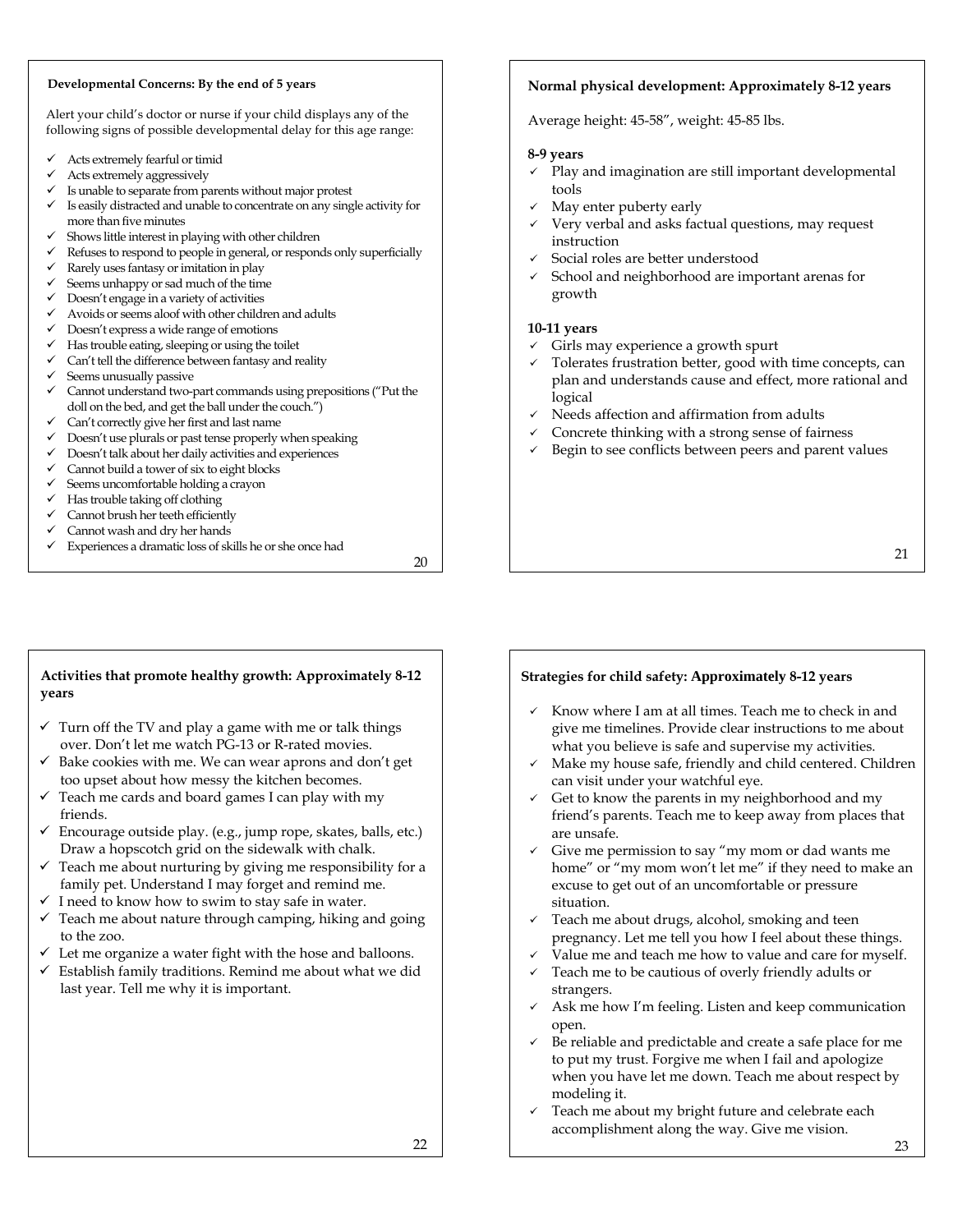## **Normal physical development: Approximately 13-18 years**

## **13-14 years**

- $\checkmark$  Challenges limit setting and parent's judgment
- Wants to be with peers more often
- Puberty has begun or been achieved
- Awkwardness and self-doubt may occur with new growth

## **15-16 years**

- $\checkmark$  Girls full stature is achieved, boys may continue some growth until age 18
- $\checkmark$  Skills are developed and refined
- $\checkmark$  Introspection and intense self-analysis
- $\checkmark$  Conflict between parents grows, will push you away as he or she attempts to take on more autonomy
- $\checkmark$  Peers values become more important
- $\checkmark$  Experimentation with social roles is expected
- $\checkmark$  Boys may experience a growth spurt.

## **17-18 years**

**years** 

personally.

- $\checkmark$  Hormonal and brain development continues
- $\checkmark$  Interest in school increases or decreases
- $\checkmark$  Youth relies more on peers for affection and approval
- $\checkmark$  Individual identity forms, seeks independence
- Parents and family are still important and necessary  $\checkmark$  Vision for the future and belief in self is essential

**Strategies for dealing with conflict: Approximately 13-18** 

 $\checkmark$  Understand my need for developing a separate self and do not take my struggles to gain independence

 $\checkmark$  Understand that I still need supervision, guidance and

24

## **Activities that promote healthy growth: Approximately 13- 18 years**

- $\checkmark$  Be clear about what you expect of me. Set curfews and know where I am at all times. Make sure I check in frequently.
- $\checkmark$  Start with small freedoms, assuring me that larger freedoms will be allowed once I've proven myself capable of the smaller ones.
- $\checkmark$  Allow me to have my own music in my room.
- $\checkmark$  Encourage me to express my feelings in writing and verbally. It's OK to be angry, not mean.
- $\checkmark$  When I speak, listen to the feeling underneath along with the words. Am I scared? Or hurting?
- $\checkmark$  Peers are very important for me. Allow me to talk on the phone and have friends over.
- $\checkmark$  As much as you can, let me wear what I like as part of selfexpression.
- $\checkmark$  Encourage volunteer or paid work. Instill responsibility and polite public behaviors.
- $\checkmark$  Support and encourage me to gain a special talent early in my teen years (dance, music, drama, sports, art, etc.).

## **At Risk Adolescents**

- 9 Typical adolescent behavior taken to the extreme ‐‐ more moody, more hostile.
- Defiance. Ignoring the rules. Violating curfew.
- $\checkmark$  Totally uncommunicative to you or teachers. Only talks to peers.
- Sense of complete aimlessness or alienation.
- Destructive eating habits. Eating disorders can be lifethreatening.
- Missing money or greater expenditures.
- Greater secrecy.
- Drinking or other substance abuse

## **Factors that can increase risk**

- $\checkmark$  Undiagnosed learning disability. This child is subject to constant personal frustration and criticism from others. Discouragement and disaffection soon follow. Itʹs never too late for educational/psychological testing.
- $\checkmark$  Unhappy family life
- Family size
- $\checkmark$  Traumatic illness in the family
- Severe moodiness or depression
- Isolated family
- 9 Friends that have destructive characters and behaviors

25

## protection even if I push you away or am critical of you.

Troubled children often report a parent doesn't "love them enough" to wonder where they are or what they do.  $\checkmark$  Acknowledge my feelings and maintain consistent

- consequences for my disobedience of clear limits you set.  $\checkmark$  Consequences should always be related to my
- disobedience. (e.g., If an hour late, set the next curfew time an hour earlier.)
- $\checkmark$  Don't give up when I make mistakes, disobey or lose my temper when you set limits, know that this is normal. Reassure me that you still care and won't give up on me.
- $\checkmark$  Give me another chance. I want your love and approval and will keep trying. Reassure me that you are still proud of me.
- Give me a vision for who I can become. Give me a reason why I should make healthy positive choices.
- $\checkmark$  Maintain communication and physical affection.